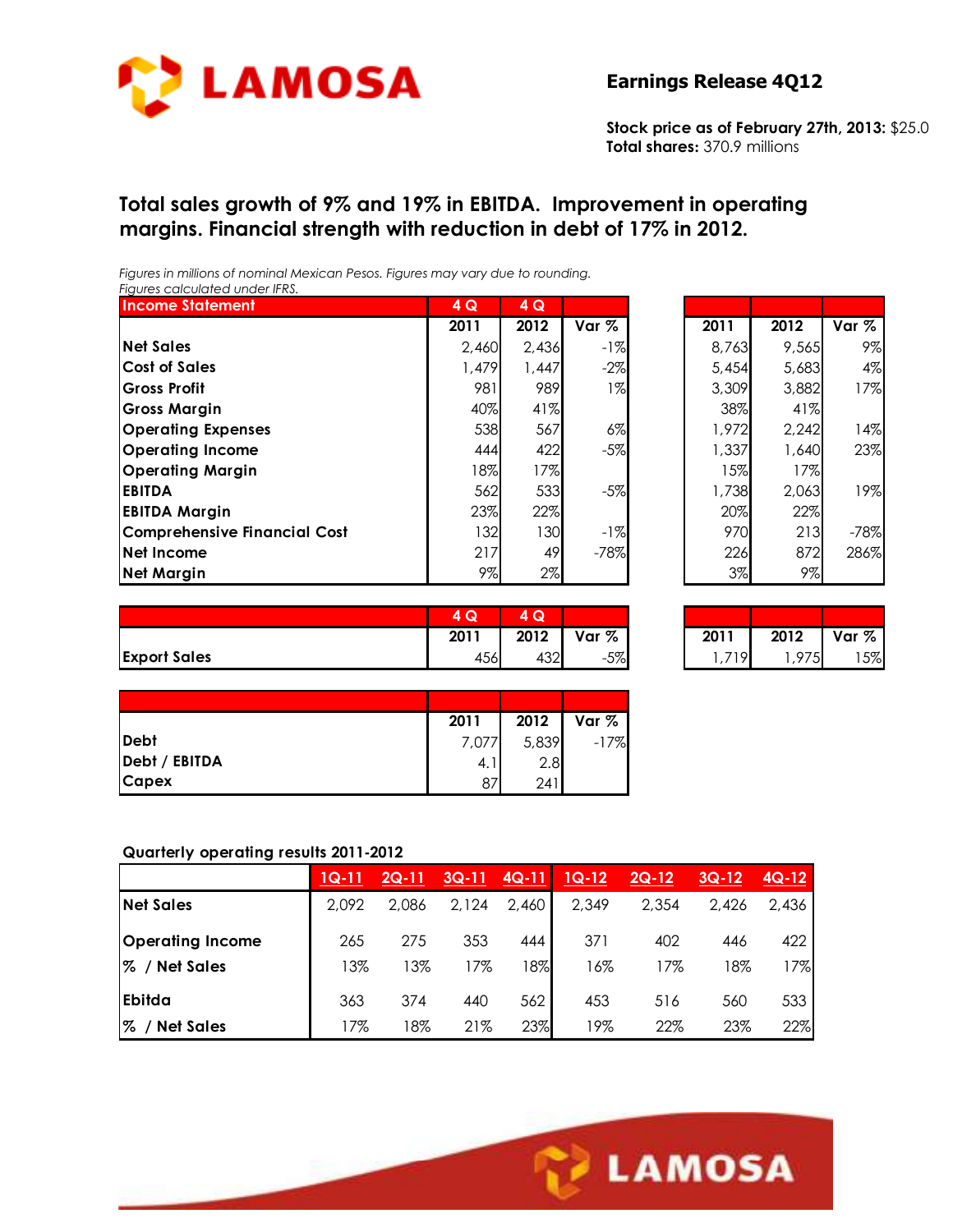

**San Pedro Garza García, Nuevo Leon, Mexico, February 27th, 2013.** Grupo Lamosa, announces its results related to the fourth quarter of 2012.

*Figures in millions of Mexican Pesos. Figures may vary due to rounding.* 

# **SALES**

Grupo Lamosa's total sales at the end of 2012 stood at \$9,565 million of Mexican Pesos, showing an increase of 9% compared to sales of \$8,763 million of Mexican Pesos recorded in 2011. This increase was due to a favorable performance of the construction sector in Mexico during most of the year, as well as by a higher level of export sales.



# **EXPORT SALES**

The greater dynamism of the export markets, particularly the gradual recovery shown by the housing market in the United States, had a favorable impact on Company's sales. The export sales were \$1,975 million of Mexican Pesos, representing 21% of total sales during 2012 and a 15% increase compared to the export sales of \$1,719 million of Mexican Pesos recorded in 2011.

Ī







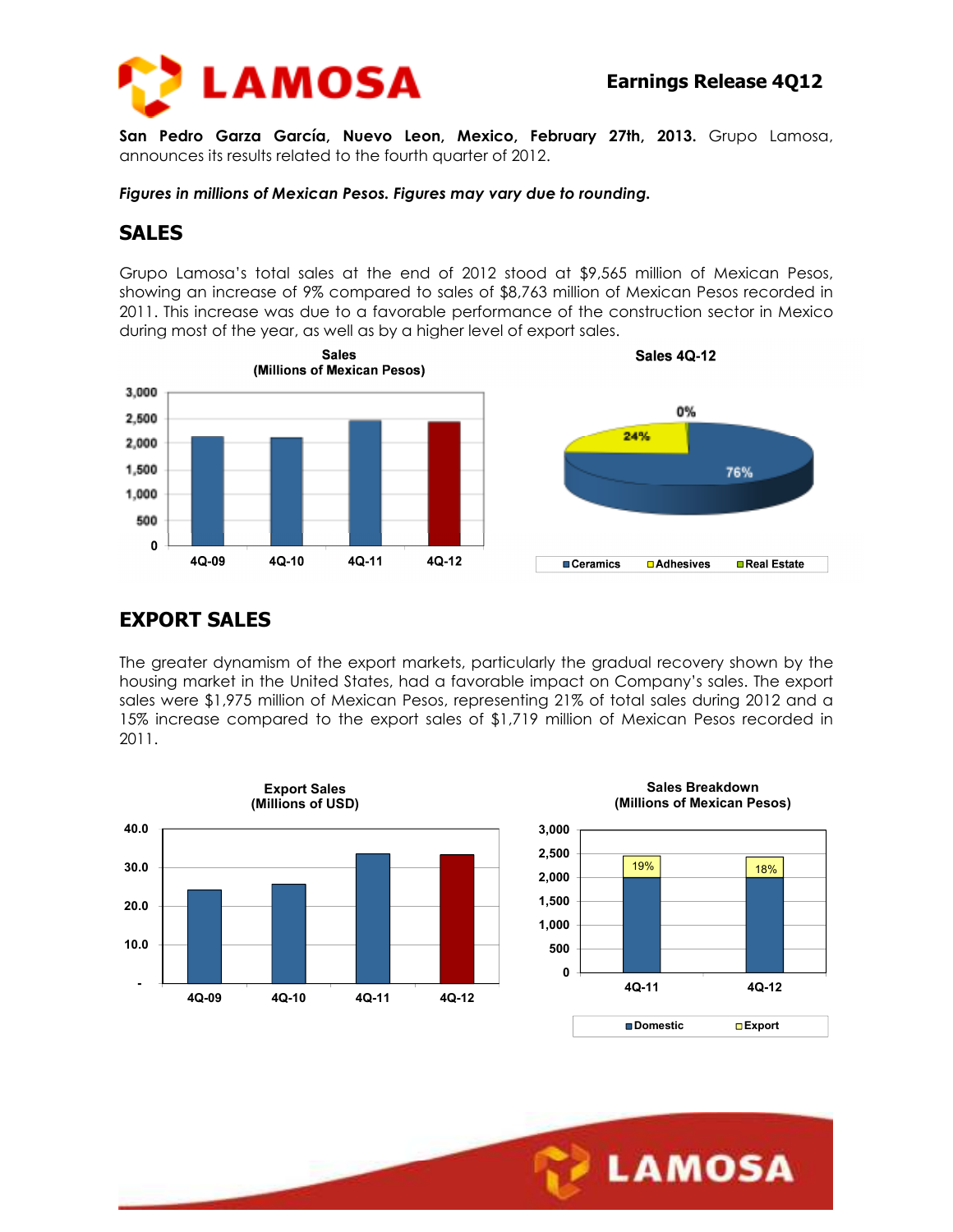

# **PERFORMANCE PER BUSINESS SEGMENT**

The industrial divisions of Grupo Lamosa represented at the end of 2012 over 99% of the Company's consolidated sales, and showed increase in their income when compared with the previous year.

|                           | <b>Ceramics</b><br><b>YTD</b> |       | <b>Adhesives</b><br>YTD |               |       | <b>Real Estate</b><br>YTD |      |      | <b>Total</b><br><b>YTD</b> |             |        |     |
|---------------------------|-------------------------------|-------|-------------------------|---------------|-------|---------------------------|------|------|----------------------------|-------------|--------|-----|
|                           | 2011                          | 2012  | Var                     | <u> 2011 </u> | 2012  | <b>Var</b>                | 2011 | 2012 | <u>Var</u>                 | <u>2011</u> | 2012   | Var |
| <b>Total Sales</b>        | 6.519                         | 7.217 |                         | 2.151         | 2.345 |                           | 96   | 8    |                            | 9.533       | 10.509 |     |
| <b>Intersegment Sales</b> |                               |       |                         | -3            | $-5$  |                           | 0    | 0    |                            | $-770$      | $-944$ |     |
| <b>Net Sales</b>          | 6.519                         | 7.217 | 11%                     | 2.147         | 2.340 | 9%                        | 96   | 8    | $-92%$                     | 8.763       | 9,565  | 9%  |
| <b>EBIT</b>               | 742                           | 1.090 | 47%                     | 552           | 566   | 3%                        | 48   | 0    | $-100%$                    | 1,337       | 1,640  | 23% |
| Dep. y Amort.             | 329                           | 361   | 10%                     | 51            | 43    | $-16%$                    | 0    | 0    |                            | 401         | 422    | 5%  |
| <b>EBITDA</b>             | 1,071                         | 1.451 | 35%                     | 603           | 608   | 1%                        | 48   | 0    | $-99%$                     | 1.738       | 2,063  | 19% |
| %                         | 16%                           | 20%   |                         | 28%           | 26%   |                           | 50%  | 4%   |                            | 20%         | 22%    |     |

|                           |       | <b>Ceramics</b> |     | <b>Adhesives</b> |         |        | <b>Real Estate</b> |       |            | <b>Total</b> |        |            |
|---------------------------|-------|-----------------|-----|------------------|---------|--------|--------------------|-------|------------|--------------|--------|------------|
|                           | 4Q-11 | 4Q-12           | Var | $4Q-11$          | $4Q-12$ | Var    | 4Q-11              | 4Q-12 | <u>Var</u> | 4Q-11        | 4Q-12  | <u>Var</u> |
| <b>Total Sales</b>        | .837  | 1,856           |     | 560              | 581     |        | 65                 |       |            | 2,633        | 2,701  |            |
| <b>Intersegment Sales</b> | 0     |                 |     | -1               | $-2$    |        |                    |       |            | $-173$       | $-265$ |            |
| <b>Net Sales</b>          | ,837  | 1.856           | 1%  | 559              | 579     | 4%     | 65                 |       | $-98%$     | 2.460        | 2.436  | $-1%$      |
| <b>EBIT</b>               | 264   | 270             | 2%  | 137              | 144     | 5%     | 39                 | 3     | $-92%$     | 444          | 422    | $-5%$      |
| Dep. y Amort.             | 103   | 112             | 9%  | 13               |         | $-51%$ | 0                  | 0     |            | 118          | 112    | $-5%$      |
| <b>EBITDA</b>             | 367   | 382             | 4%  | 151              | 151     | 0%     | 39                 | 3     | $-92%$     | 562          | 533    | $-5%$      |
| %                         | 20%   | 21%             |     | 27%              | 26%     |        | 61%                | 312%  |            | 23%          | 22%    |            |

# **CERAMIC DIVISION**

As of the end of the 2012, the ceramic division represented 75% of Lamosa's total sales. The sales of this division reached \$7,217 million of Mexican Pesos, an 11% increase when compared to the same period of 2011.

### **ADHESIVES DIVISION**

The adhesives division represented at the end of 2012 a 25% of Lamosa's total sales. The sales of this division amounted to \$2,340 million of Mexican Pesos, a 9% increase in relation to the same period of 2011.

### **OPERATING INCOME**

Operating income at the end of 2012 totaled \$1,640 million of Mexican Pesos, 23% higher than \$1,337 million of Mexican Pesos posted in 2011. The increase in the Company's results led to improve its operating margins, ending the year with an operating income to sales ratio of 17%, higher than the 15% achieved in 2011.

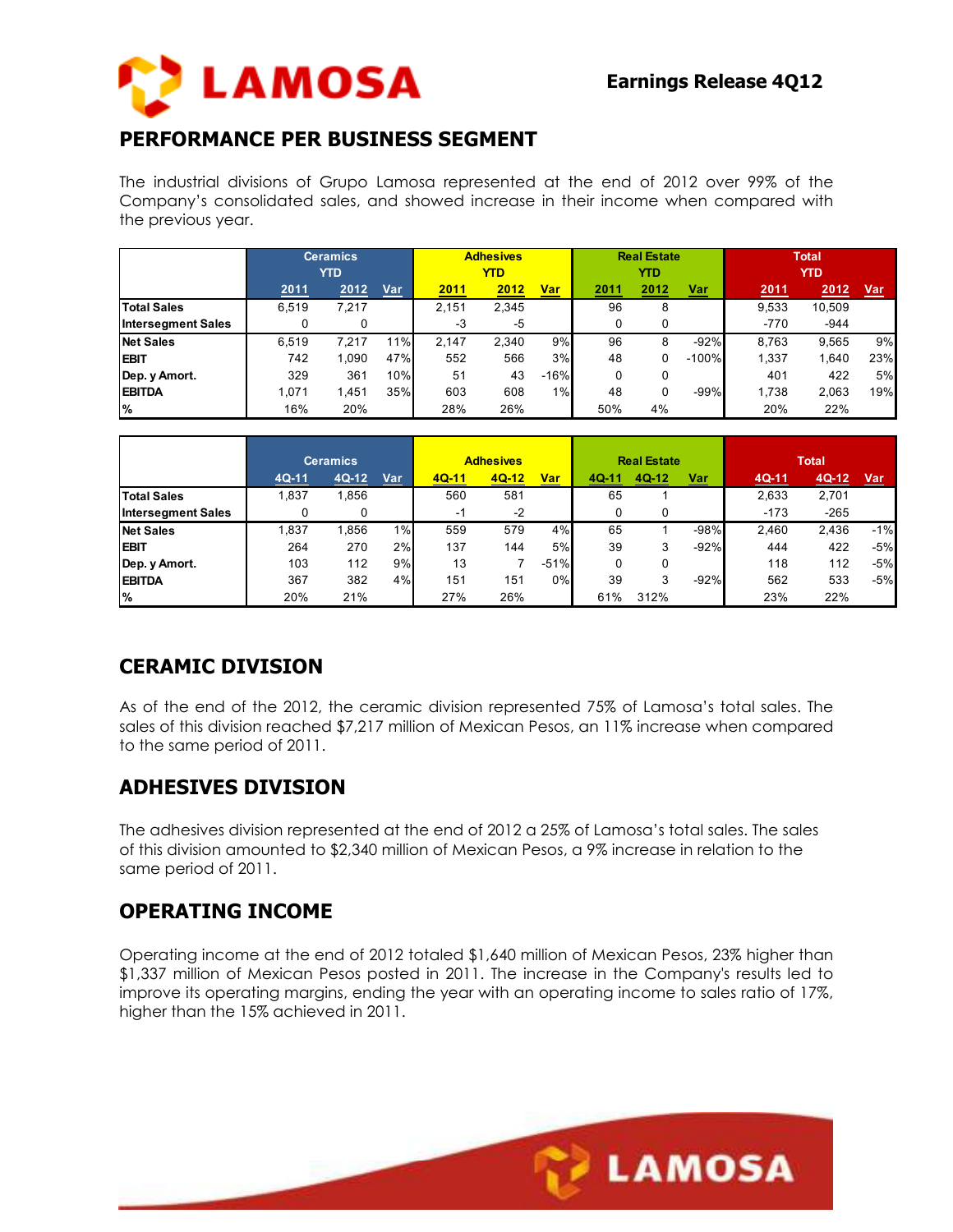

At the end of 2012, the Company's EBITDA was \$2,063 million of Mexican Pesos, 19% higher than \$1,738 million of Mexican Pesos of EBITDA recorded during 2011. The EBITDA to sales ratio was 22%, which was higher than the 20% achieved at the end of 2011.



# **NET INCOME**

The net income posted at the end of 2012 showed a positive increase of 286%, despite the higher tax burden that had the Company during the year, reaching \$872 million of Mexican Pesos, compared to net income of \$226 million of Mexican Pesos recorded in 2011. This result was mainly due to higher operating income, coupled with the appreciation showed by the Mexican Peso against the U.S. Dollar at year-end, allowing a foreign exchange gain of \$281 million of Mexican Pesos, compared to a foreign exchange loss of \$422 million of Mexican Pesos in 2011.

Ī



LAMOSA